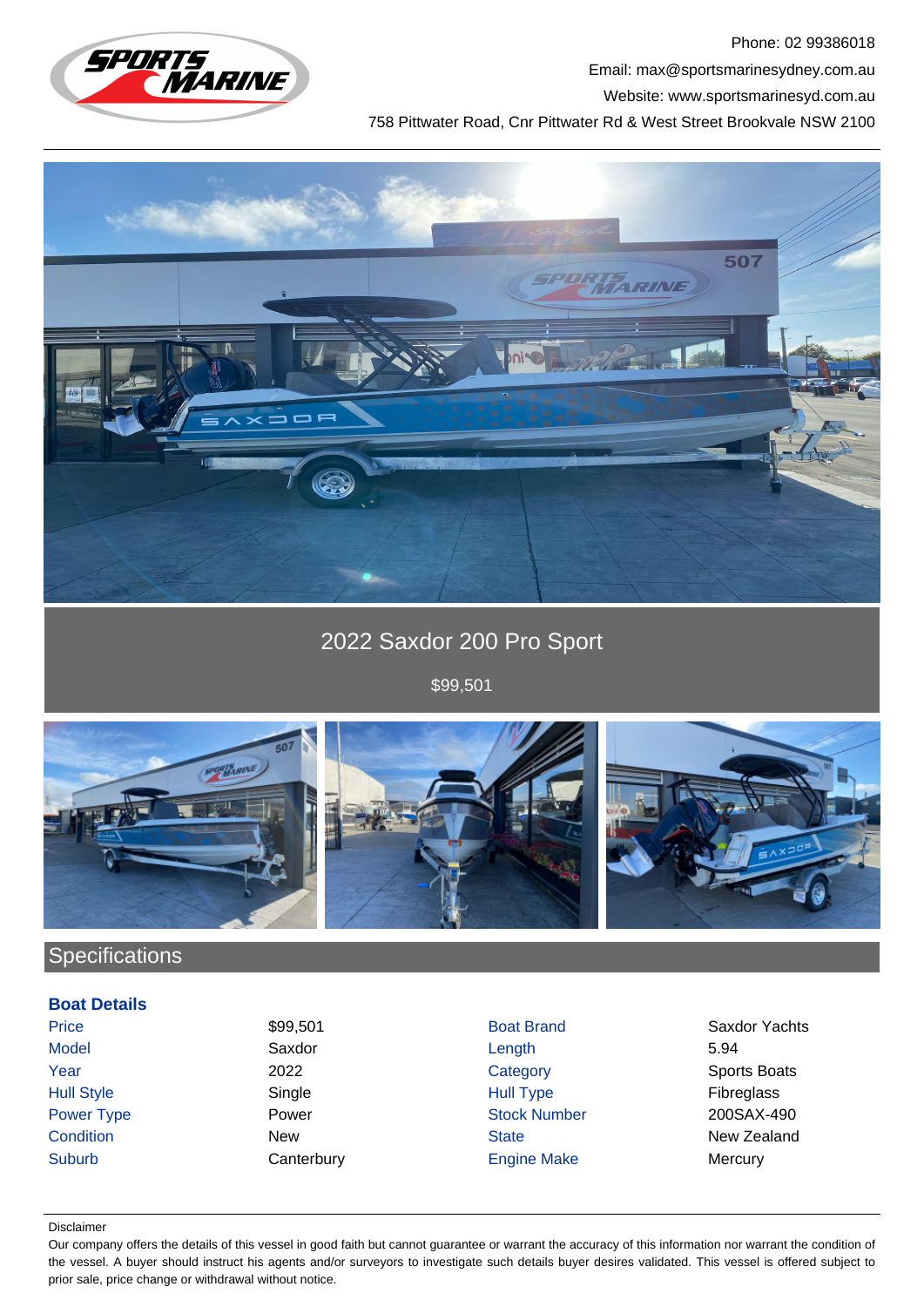

## **Description**

## 2022 Saxdor Pro Sport

Saxdor has taken the world by storm and challenges the traditional way we think of boating. The Saxdor 200 is opening the boating lifestyle to more people than any other boat brand has done before. Starting at \$69,450 and weighing only 780kg, the 200 Sport is a great boat for entry-level boaties or people looking for something a little different. Easy to use, flexible and trendy make this boat the perfect match for you on the water.

Boat Specifications:

- Overall Length (excl. Engine) 5.94 m (19 ft 6 in)
- Beam 2.29 m (7 ft 6 in)
- Height (Waterline to T-Top) 1.925 m (6 ft 4 in)
- Height (Waterline to Console cage) 1.816 m (5 ft 11 in)
- Draft to props 0.72 m (2 ft 4 in)
- Weight (light craft excl. Engine) 780 kg
- Fuel Capacity 110 litres
- Hull Design Twin stepped 22.5-degree sport hull

This Saxdor 200 SPORT PRO is highly optioned to create an exciting performance boat to make your time on the water thrilling and memorable. With SS prop, sports hull design and trim tabs as standard in the Pro Sport Model, the options included are:

- Sport Pro Upgrade Mercury 150HP Pro XL Pro XS Engine: \$11,467
- Side-By-Side seating with upholstery upgrade: \$2,880
- Targa Arch with T-Top: \$2,674
- Front Deck Cushions: \$634
- Water Ski Pole: \$1,089
- Chilly Bin: \$262
- Swim Ladder: \$393
- Harbour Covers: \$841
- Simrad GOXSE: \$2,040
- Simrad Aft Sonar: \$460
- Galvanised Trailer with Bunks: \$7,311

Total Selling Price: \$99,501 Driveaway

(Please note these photos are not of the actual boat - more photos coming soon)

Find out more about Saxdor - The new kids on the bock www.saxdoryachts.com

Only available at Sports Marine - New Zealand's sole Saxdor Dealer

Disclaimer

Our company offers the details of this vessel in good faith but cannot guarantee or warrant the accuracy of this information nor warrant the condition of the vessel. A buyer should instruct his agents and/or surveyors to investigate such details buyer desires validated. This vessel is offered subject to prior sale, price change or withdrawal without notice.